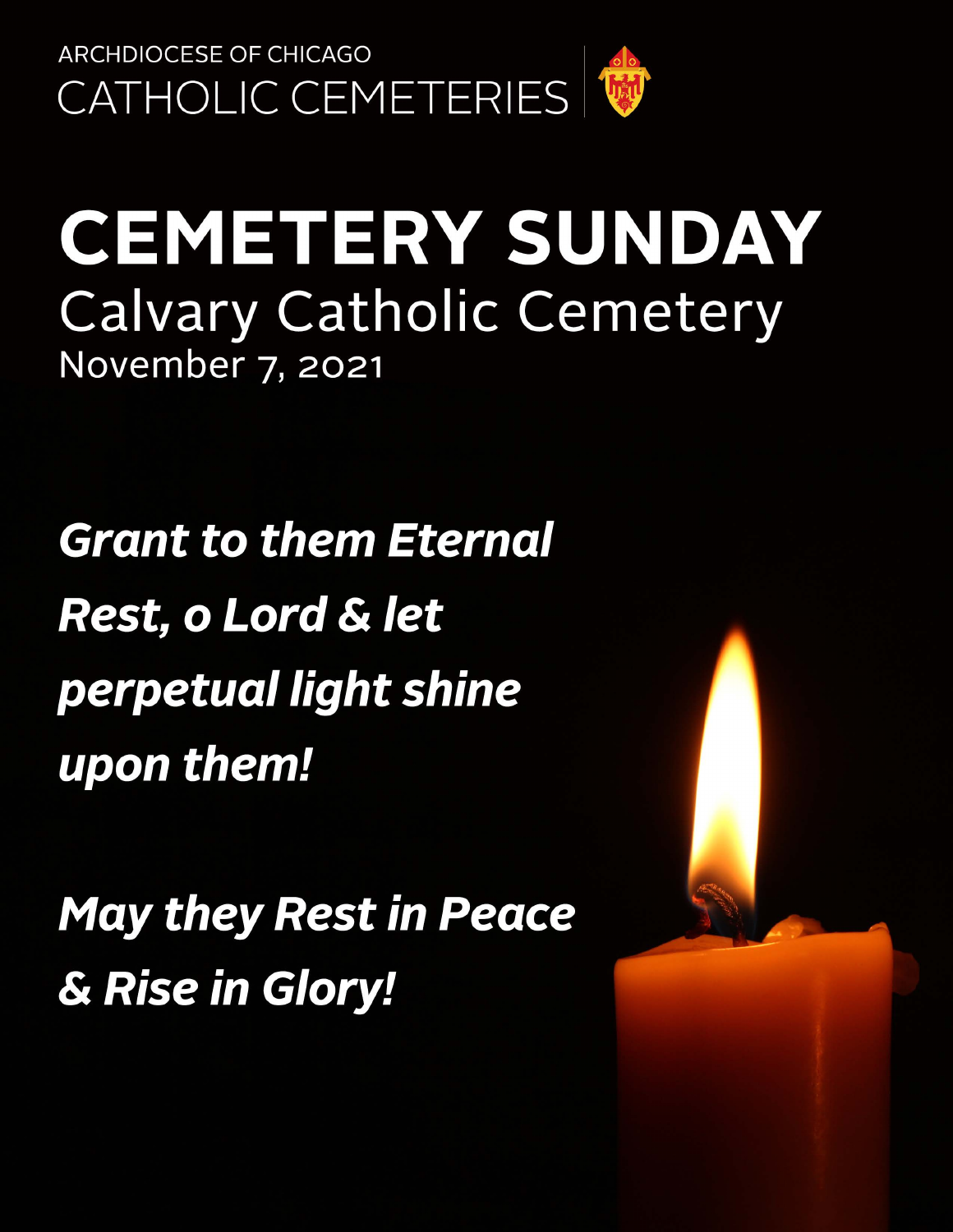O God, glory of the faithful and life of the just, by the Death and Resurrection of whose Son we have been redeemed, look mercifully on your departed servants, that, just as they professed the mystery of the resurrection, so they may merit to receive the joys of eternal happiness.

Through our Lord Jesus Christ, your Son, who lives and reigns with you in the unity of the Holy Spirit, one God, for ever and ever.

Amen.

- Collect of the Mass for the Feast of All Souls

Hear our Prayers for all who have died and are buried in our Catholic Cemeteries, especially those recently interred from October 15, 2020 to October 15, 2021.

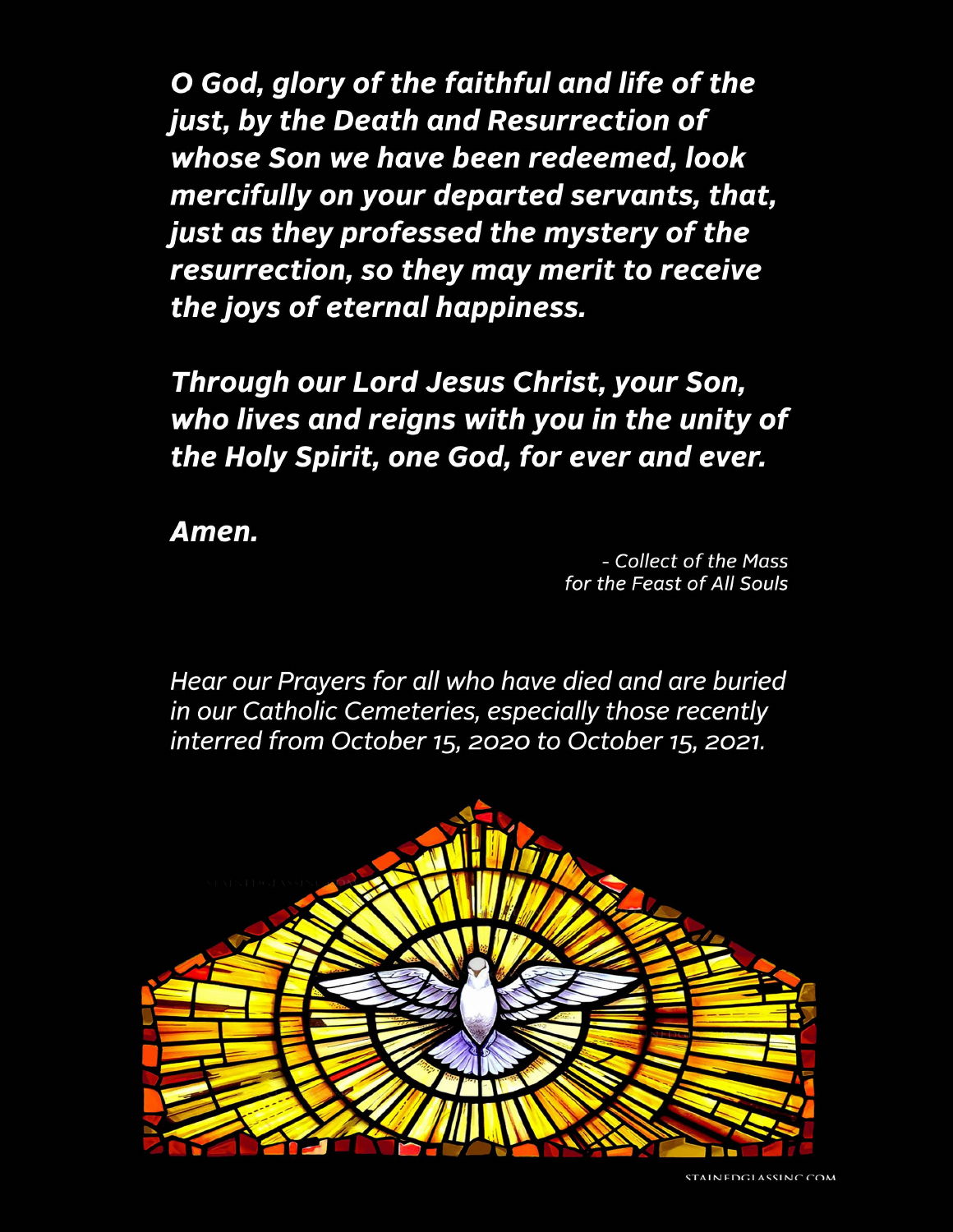## *May the souls of the faithfully departed rest in peace.*

† JOSEPH S. ABBATE † EDITH Y. ABURANO † DIOSELINA AMARILLO † DANIEL EDWARD ASCHERMANN † BERNICE BARTA † PATRICIA J. BEESE † DENNIS A. BERMUDEZ † JEAN HURLEY BERNHART † GERTRUD T. BOEHM † JOHN P. BOURKE † GLORIA SCALA BRAGDON † ESTER BUGLER † BETTY S. BURZIK † ROBERT F. CALLBECK † JOSEPH S. CATANZARO † MARY JANE CLARE † GRACE CLEYS † MATTHEW L. COLNON † JAMES WILLIAM COURSEY † JUDITH ANN CULLEN † JAMES J. DALTON † ALEX O. DEE † DOROTHY DENAPOLI † TERESA DIAZ † MARGARET ANN DOUGHERTY † JOSEPH E. DRISCOLL † JEANNE G. EVEN † PATRICK E. FAHEY † EDWARD W. FITZGERALD † ANNE MARIE FLOOD † EVE KATHERINE FRIES † EMIL G. GIESE † DEAN GOOSSEN † HELEN A. GORMAN † DONALD A. GRAMATA † MARY GRAVES † MARY GRONDIN † ALLEN J. HAAS † JACK A. HARBAUGH † JACQUELINE HEATH † BARBARA HOLLANDER † MARTIN HOLLANDER † MARTIN SCOTT HOLMBERG † FRANCISCA JALBUENA † PAULA K. JONES

 † CECILIA ABERNATHY † KENNETH ALLEN † VIRGINIA ANSAY † SEAN BARRETTSMITH † RUSSELL BARTA † PATRICK J. BEHRENS † MARGUERITE V. BERNHARDT † JAMES HAMILTON JR BLACK † MARGARET F. BOGARD † JAMES BOZZELLI † JOHN G. BROD † CAROLYN BURROWS † HELEN MARIE CAGNEY † MARJORIE CARMODY † ADHEMAR CAVALIERI, JR. † DON D. CLARK † JULIE COHEN † MARY JO CONNELLY † RUTH MARIE COYLE † DAVID DALEIDEN † JOHN R. DAMPTZ † EDWARD J. DELORY † WILSON DENNEHY † THOMAS DOHERTY † JULIA DOWDLE † ROBERT C. ERZINGER † JAMES EZENWA † ELIZABETH ANN FARRELL † ROBERT FITZGERALD † ELEANOR M. FREEMAN † BENJAMIN MICHAEL GAYLORD † ANGELA GILLESPIE † GREG GORMALY † DOLORES GOSZCZYNSKI † NATALIE J. GRAMATA † BARBARA JEAN GREEN † BARTHOLOMEW KARL GRUZALSKI † LOREN A. HANSEN † MARY (BONNIE) HARDT † MARIJANE HOCK † BEREND HOLLANDER † MATTHEW HOLLANDER † MARY G. INFANTINO † JAMES MICHAEL JEFFERS

† HIJINIO JORGE JUAREZ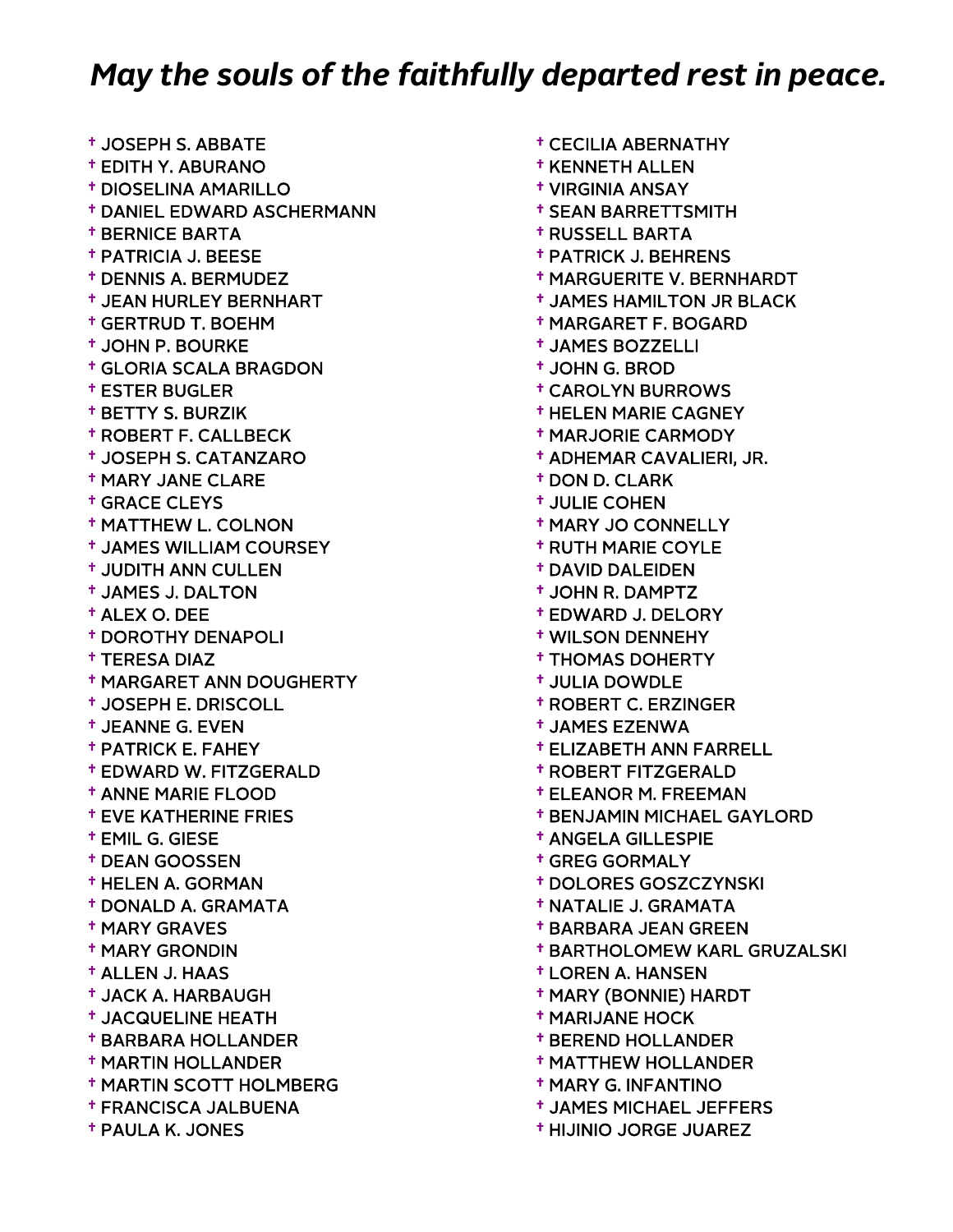## *May the souls of the faithfully departed rest in peace.*

† JAMES M. KANE † MAURA JEAN KELLY † MAUREEN L. KLEIDERER † DONNA LOU KOBETSKY † JANET ANN KOLVEK † AMY E. LAMBRECHT † JULIE C. LEAHY † LORETTA M. LINDER † LLOYD G. LUCAS † RITA MAGINOT † BARBARA H. MARRAN † SALLY BYRNE MARTIN † RUSSELL J. MCCAUGHEY † MARY JO MCGUIRE † ELIZABETH MCNULTY † JEROME MOLITOR † DOROTHY V. MUIR † JEAN M. NELL † PATRICIA ODONNELL MEYERS † KENNETH A. PEDERSEN † SUE E. PETERSON † JOHN LEO QUANE † MARY REDMOND † MERY ROMERO † BRUNO ROTI † LILO SALMON-LEGAGNEUR † JULIE LYNN SANBORN † PATRICK W. SCANLAN † RUTH ALICE SCHLEE † NICHOLAS SCHNEIDER † SYLVIA T. SHEA † JUANITA SILVA † ROSEMARY J. SINCLAIR † DONALD M. SMITH † JOHN STYLER † MARGARET SUAREZ † NATALIE TOBIN † MARTA TORRES † ANN MCCARTHY VANDENBOSCH † RONALD H. VANMALDEGIAM † MARGARET WAALER † WILLIAM M. WEBB † JIE WEI † CLARE N. WESTLEY † ANNA CLAIRE WILSON

 † ROSE MARIE KASPER † RITA KENT † GEORGE W. KLEIN, REV. † MARYANN KOFOED † JANE KUTZA † WILLIAM LAWRENCE † MARYANN LEISNER † ANNE LOUISE LITT † DR. MANUEL MADAYAG † ROSE MANAK † JAMES F. MARRAN † THOMAS J. MARTINI † PATRICIA MCCUE † JOHN EDWIN MCNEAL † MARTHA MELINDA MEYERS † DOLORES MOORE † JOSEPH L. MURPHY † FRED NUTTING † MARY KATHLEEN ONSGARD † EZRA R. PETER † SANTITO G. PORTO † JINX VIRGINIA RATCLIFFE † MARY LOU RESCH † EUGENE ROONEY † KATHLEEN E. RUNSTROM † BRUCE J. SANBORN † FRANCISCO X. SAUCEDO † MARY SCHIELKE † KATHLEEN A. SCHMIDT † SUSAN SETTEPANI † MARIA ELENA SIFUENTES † ARTHUR C. SINCLAIR † MICHAEL S. SKEFFINGTON † PATRICIA A. SMITH † KATHERINE STYLER † GRAHAM TOBIN † REGINA GEORGE TOBIN † MARY ANN TRAUSCHT † DOROTHY A. VANMALDEGIAM † JOSEFINA VARGAS † BRUNO WALKE † ROSA WEGENER † PATRICIA WENDT † YOUNG WHANG

† ROBERT STEVEN WILSON